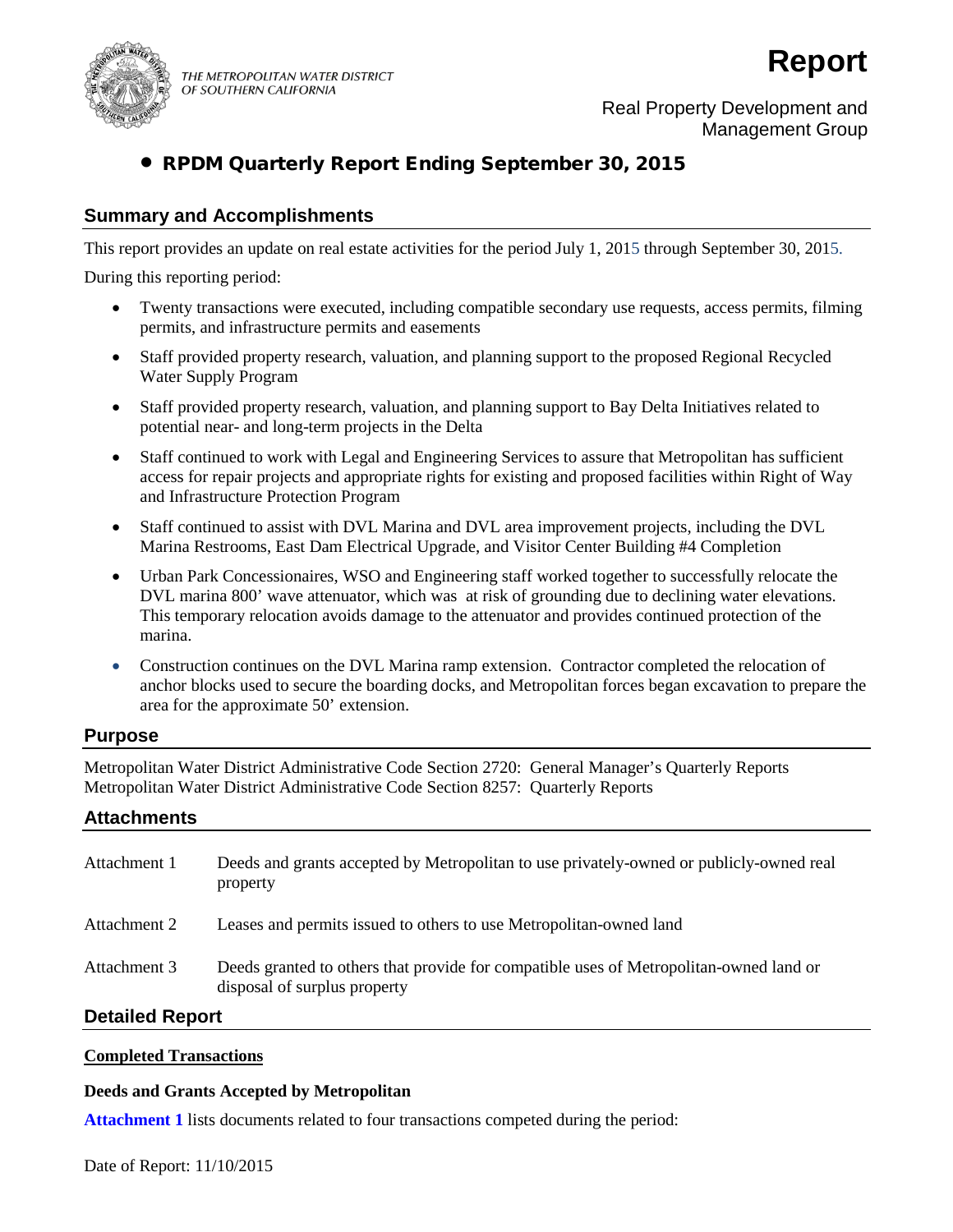An entry permit from the city of Fontana allowing construction staging and laydown area as part of the Etiwanda North Liner Replacement Project.

A deed for residential property adjacent to the F. E. Weymouth Water Treatment Plant in the city of La Verne acquired by Metropolitan through voluntary sale by owner Richard Guzman.

An easement from The United States of America, Department of Energy, Western Area Power Administration allowing removal, replacement, and maintenance of 230 kV transmission lines and operational equipment within the Mead Substation property in Nevada.

Deeds related to the purchased from Verbena, LLC of 12,780 acres within the Palo Verde Irrigation District in both Riverside and Imperial counties.

## **Leases and Permits Granted**

Thirteen transactions allowing others a compatible secondary use of Metropolitan-owned land were completed during this reporting period (**Attachment 2**). These include: one lease, four lease amendments, one license, four entry permits, two entry permit amendments, and one letter of consent, all of which confirm to Administrative Code provisions established by Metropolitan's Board.

Staff executed one short-term permit for parking at the Metropolitan Headquarters Building in conjunction with an event taking place at the Union Station trail terminal and one short-term permit for parking at Metropolitan's Sunset Garage on Alpine Street in connection with a local film production.

Staff completed two amendments of the existing State of California, Division of the State Architects, office lease at Metropolitan's Headquarters Building. The amendments extend the current term and increase the rent for the leased space.

A three-day film industry entry permit was issued to CBS TV for use of various areas at the Joseph P. Jensen Water Treatment Plant for use of various areas throughout the Plant for filming of scenes for the television series "Scorpion."

Richard Guzman was granted a 3-month license for use of the residential property purchased adjacent to the F. E. Weymouth Water Treatment Plant. The license provides the former owner with time to relocate to a new residence.

A letter of consent was issued to Kinder Morgan allowing for soil sampling work along Metropolitan's Rialto Pipeline.

An entry permit was issued to the city of Los Angeles allowing temporary construction activities and access for vehicles and equipment during construction of the San Fernando Road Widening and Balboa Road Project near the Joseph Jensen Water Treatment Plant.

The State of California, Office of Statewide Health Planning and Development, was issued an amendment extending the term for existing office space at Metropolitan's Headquarter Building.

An existing entry permit to Riverside County was amended extending access for site inspections, environmental, biological, cultural, and land use surveys related to county's proposed Cajalco Road widening project near Lake Mathews.

An entry permit was issued to San Dimas Rodeo, Inc. allowing parking of vehicles and trailers, including a site for a Los Angeles County Sheriff's Department satellite command center. The permit helps to support the annual Western Days Rodeo event located near the F.E. Weymouth Water Treatment Plant.

An existing entry permit to the city of Temecula was amended to extend the term for vehicle access related to construction activities over portions of the San Diego Pipeline Nos. 4 and 5 rights of way during the installation of street and ancillary improvements for the city's Western Bypass Bridge project over Murrieta Creek.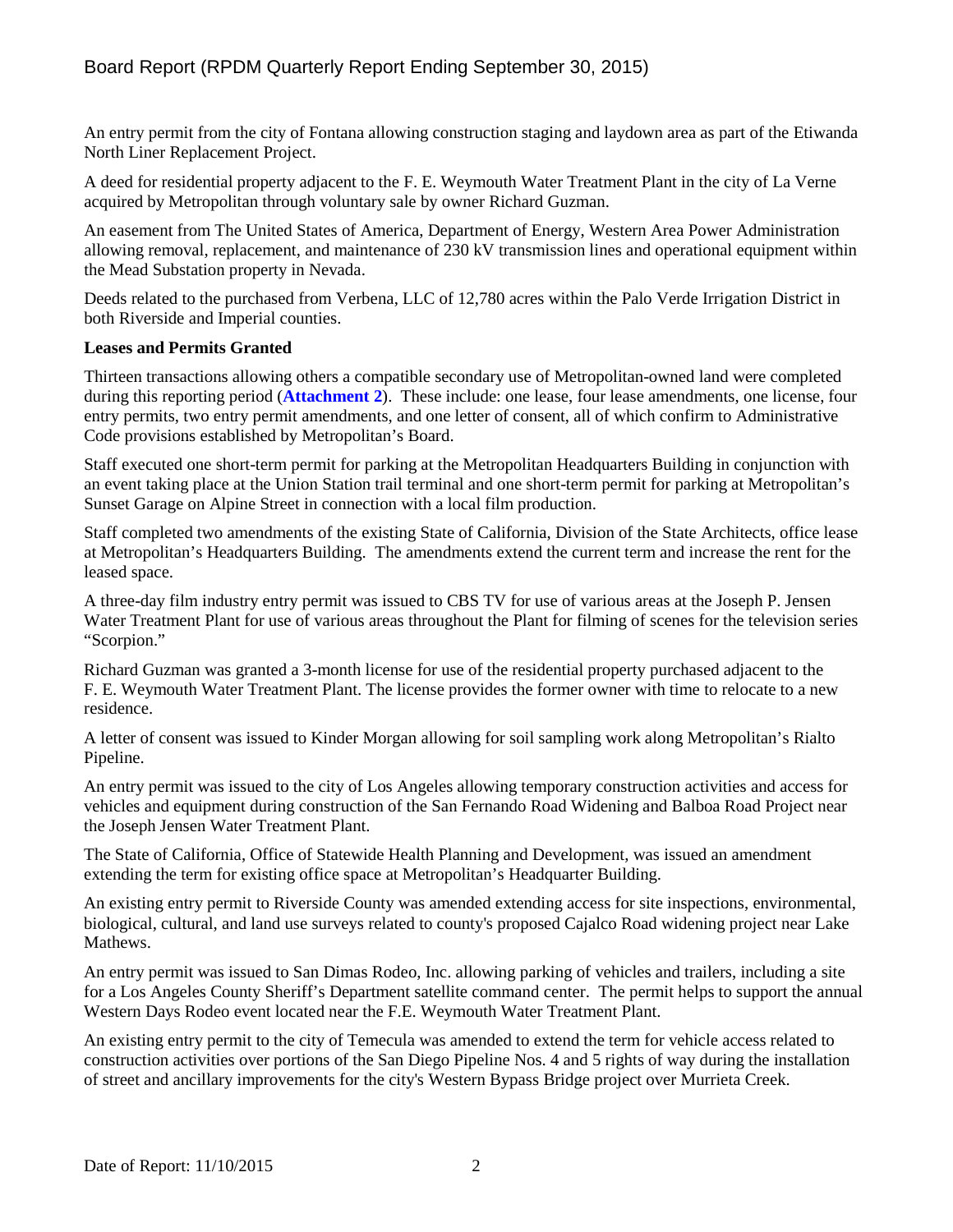Due to reduced lake elevations for boat launching at the Diamond Valley Lake Marina, the existing lease with Urban Park Concessionaires was amended to temporarily suspend the rent obligation and provide a future credit for prepaid annual passes.

Verbena, LLC was granted a lease allowing for continued agriculture use with fallowing per Palo Verde Irrigation District provisions.

## **Deeds Granted to Others**

**Attachment 3** lists three agreements during this reporting period.

Two easements were granted to the city of Los Angeles on property located at the intersection of San Fernando Road and Balboa Blvd. near the Joseph Jensen Water Treatment Plant. The first easement allows for slope maintenance and the second easement allows for a public road in conjunction with the street widening project.

A joint use agreement was entered into with the city of Rancho Cucamonga allowing the city to use a portion of Metropolitan's Rialto Pipeline right of way for public street purposes.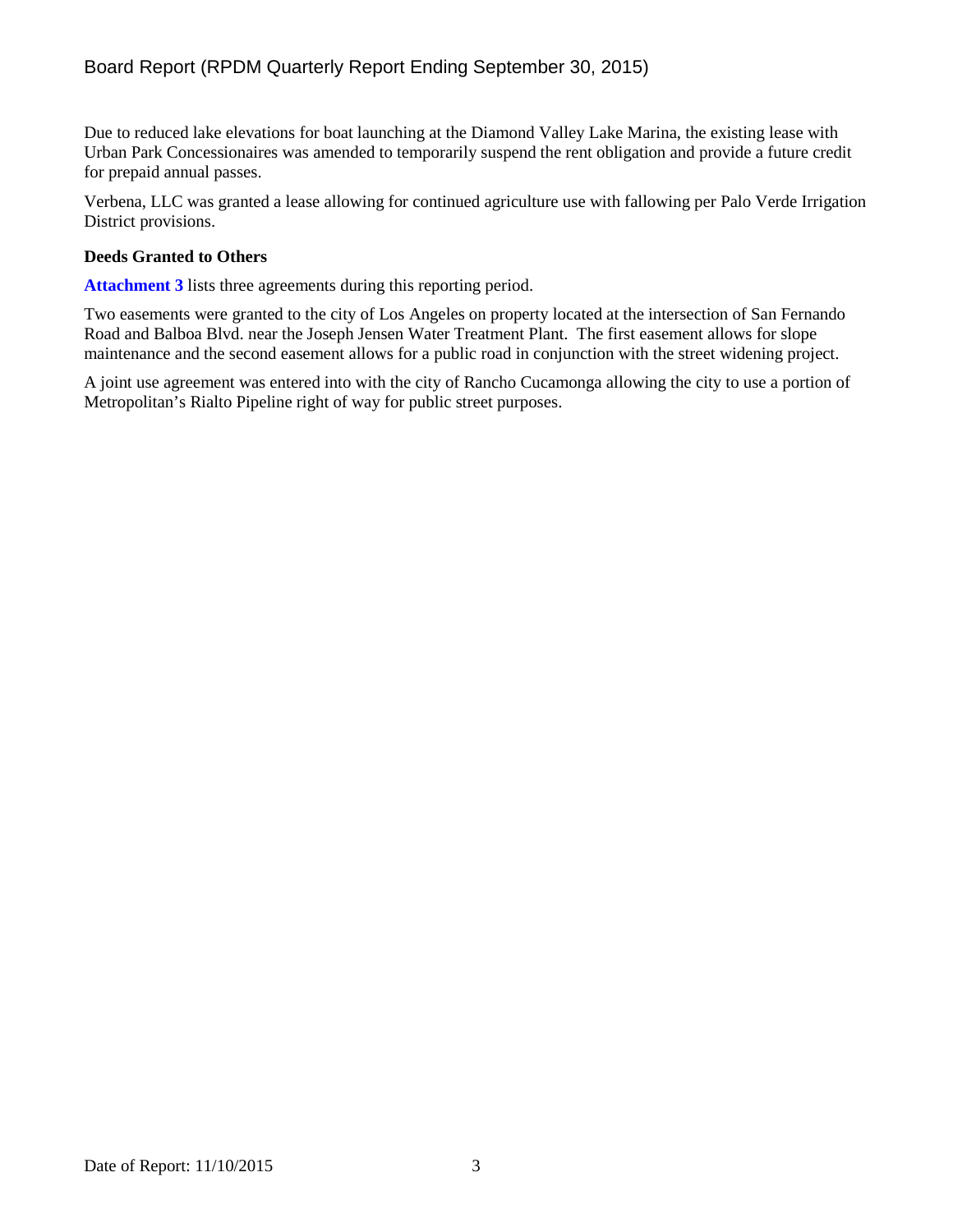## **Deeds, Grants and Leases Accepted During 1st Quarter of FY 2015/16 July 1, 2015 through September 30, 2015**

| <b>GRANTOR</b>                                                                       | <b>ACREAGE</b> | <b>TYPE</b>         | <b>TERM</b> | <b>USE</b>                                                                                                                                                        | <b>RECORDING DATE</b> | <b>COSTS</b>  |
|--------------------------------------------------------------------------------------|----------------|---------------------|-------------|-------------------------------------------------------------------------------------------------------------------------------------------------------------------|-----------------------|---------------|
| Fontana, City of                                                                     | 2.627 acres    | <b>Entry Permit</b> | 17 months   | Allows for construction staging and laydown area as<br>part of the Etiwanda North Liner Repair Project                                                            | $n/a$ <sup>(1)</sup>  | \$201         |
| Guzman, Richard E.                                                                   | $0.33$ acres   | <b>Grant Deed</b>   | Permanent   | Acquired a residential property adjacent to the F.E.<br>Weymouth Treatment Plant, in the city of La Verne                                                         | 9/4/2015              | \$560,000     |
| United States of America, Department of Energy, Western Area<br>Power Administration | 30,339 acres   | Easement            | Permanent   | Allows for the removal, replacement, and maintenance<br>of 230 kv transmission lines and operational<br>equipment wthin the Mead Substation property in<br>Nevada |                       | $$0^{(2)}$    |
|                                                                                      |                |                     |             | Purchase of property with Colorado River Priority 1                                                                                                               | 7/30/2015             |               |
| Verbena, LLC                                                                         | 12,780 acres   | <b>Grant Deed</b>   | Permanent   | water rights within the Palo Verde Irrigation District in<br>Riverside and Imperial counties                                                                      | 7/23/2015             | \$255,644,000 |

#### **TBD = To be Determined**

#### **n/a = Not Applicable**

(1) Recording not required

 $(2)$  Part of an easement relocation; no compensation required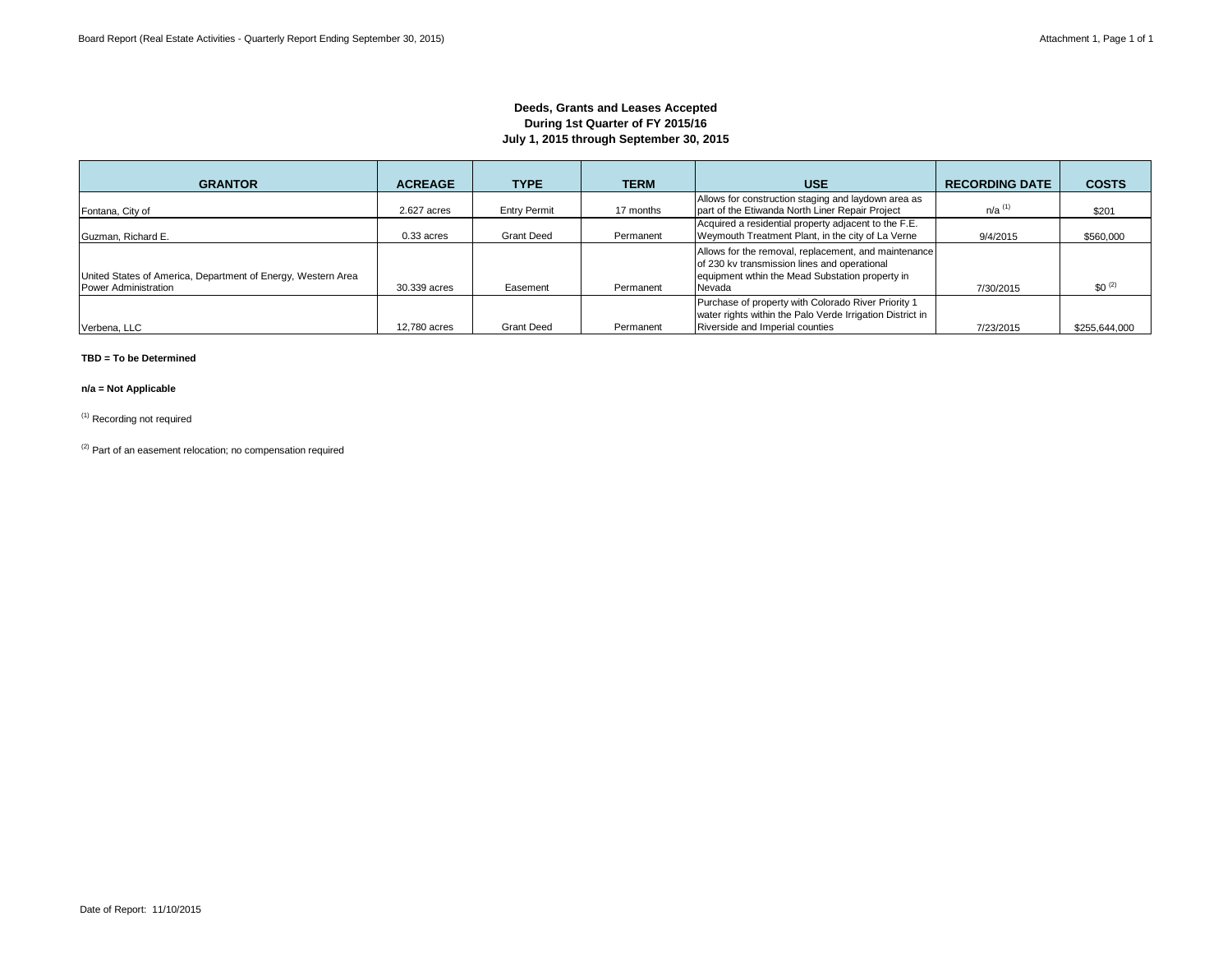## **Leases and Permits Issued During 1st Quarter of FY 2015/16 July 1, 2015 through September 30, 2015**

|                                                                                                                                      | <b>ENTITY</b>             |                           |                                           |                                         |                                                                                                                                                                                                                                                                                                |                 |                  |
|--------------------------------------------------------------------------------------------------------------------------------------|---------------------------|---------------------------|-------------------------------------------|-----------------------------------------|------------------------------------------------------------------------------------------------------------------------------------------------------------------------------------------------------------------------------------------------------------------------------------------------|-----------------|------------------|
| <b>LESSEE</b>                                                                                                                        | <b>TYPE</b>               | <b>ACREAGE</b>            | <b>TYPE</b>                               | <b>TERM</b>                             | <b>USE</b>                                                                                                                                                                                                                                                                                     | <b>FEE/RENT</b> | <b>FREQUENCY</b> |
| AltaMed Health Services Corporation (RL 3439)                                                                                        | Non-Profit <sup>(1)</sup> | $n/a$ <sup>(2)</sup>      | <b>Entry Permit</b>                       | 2 days                                  | Allows use of the courtyard patio and parking areas at<br>700 N. Alameda Street for an event at the Union Station train<br>terminal's south patio and Metropolitan Headquarters Building<br>courtyard patio area                                                                               | $$9,539^{(3)}$  | One Time         |
| California, State of, Department of General Services,<br>Real Estate Service Division, Division of the State<br>Architects (RL 2376) | Public                    | 27,080 RSF (4)            | Amendment Nos. 3<br>and 4 to Lease        | 24 months                               | Allows for extension of term and adjustment of rent for office<br>and storage use on the 4th floor low-rise at the Metropolitan<br><b>Headquarters Building</b>                                                                                                                                | \$60,359        | Monthly          |
| <b>CBS TV (RL 4020)</b>                                                                                                              | Private                   | $n/a$ <sup>(5)</sup>      | <b>Entry Permit</b>                       | 3 days                                  | Allows filming at the Joseph Jensen Water Treatment Plant<br>for scenes for the television series "Scorpion"                                                                                                                                                                                   | $$21,000^{(6)}$ | One Time         |
| Guzman, Richard (RL 3461)                                                                                                            | Private                   | 0.33 acre                 | License                                   | 3 months $(7)$                          | Allows use of single family residence recently purchased by<br>Metropolitan near the F. E. Weymouth Water Treatment Plant<br>Allows for soil sampling work along Metropolitan's Rialto                                                                                                         | $$1^{(8)}$      | One Time         |
| Kinder Morgan                                                                                                                        | Private                   | 5.60 acres                | Letter of Consent                         | 1 month                                 | Pipeline                                                                                                                                                                                                                                                                                       | $$0^{(9)}$      | n/a              |
| City of Los Angeles (RL 3449)                                                                                                        | Public                    | $0.074$ acre              | <b>Entry Permit</b>                       | 16 months                               | Allows for temporary construction activities and access for<br>vehicles and equipment to be utilized during the construction<br>of San Fernando Road Widening and Balboa Road Project<br>near the Joseph Jensen Water Treatment Plant                                                          | \$268           | One Time         |
| Office of Statewide Health Planning and                                                                                              |                           |                           | Amendment No. 2 to                        |                                         | Allows extension of term through May 31, 2017 of an office                                                                                                                                                                                                                                     |                 |                  |
| Development (RL 2375)                                                                                                                | Public                    | 25,485 RSF <sup>(4)</sup> | Lease                                     | 21 months                               | lease at the Metropolitan Headquarters Building                                                                                                                                                                                                                                                | \$57,985        | Monthly          |
| County of Riverside (RL 3142)                                                                                                        | Public                    | 6,406 acres               | Amendment No. 4 to<br><b>Entry Permit</b> | 1 year                                  | Allows for extension of term for access to perform site<br>inspections, environmental, biological, cultural and land use<br>surveys for County's proposed Cajalco Road widening project<br>near Lake Mathews                                                                                   | \$2,500         | One Time         |
| San Dimas Rodeo, Inc. (RL 3396)                                                                                                      | Private                   | 1.56 acres                | <b>Entry Permit</b>                       | 7 days                                  | Allows for parking of vehicles, trailers and the Los Angeles<br>Sheriff's Department Command Center for the annual<br>Western Days Rodeo event held in the city of San Dimas and<br>located near the F. E. Wevmouth Water Treatment Plant                                                      | $$0^{(10)}$     | One Time         |
| City of Temecula (RL 3251)                                                                                                           | Public                    | $0.44$ acre               | Amendment No. 2 to<br><b>Entry Permit</b> | 2 years                                 | Allows for extension of term for vehicle access to perform<br>construction activities over portions of the San Diego Pipeline<br>Nos. 4 and 5 right of way during the installation of street and<br>ancillary improvements for the City's Western Bypass Bridge<br>project over Murietta Creek | \$500           | One Time         |
| Urban Park Concessionaires (RL 3212)                                                                                                 | Private                   | 48.8 acres                | Amendment No. 4 to<br>Lease               | 17 months                               | Suspends the rent, annual fee and pass credit due to reduced<br>lake elevations for boat launching at the Diamond Valley Lake<br>Marina                                                                                                                                                        | $$0^{(11)}$     | n/a              |
| Verbena, LLC (RL 4011)                                                                                                               | Private                   | 12.782 acres              | Lease                                     | $6$ months <sup><math>(12)</math></sup> | Allows for agriculture uses with fallowing per Palo Verde<br><b>Irrigation District provisions</b>                                                                                                                                                                                             | \$106.100       | Monthly          |

#### **TBD = To be Determined**

#### **n/a = Not Applicable**

(1) Non-profit organization pursuant to IRS Code Section 501

<sup>(2)</sup> Temporary use of courtyard patio area, 50 parking spaces (first day) and 400 parking spaces (second day) at Metropolitan Headquarters Building

 $(3)$  An additional \$2,000 refundable security deposit was collected and subsequently returned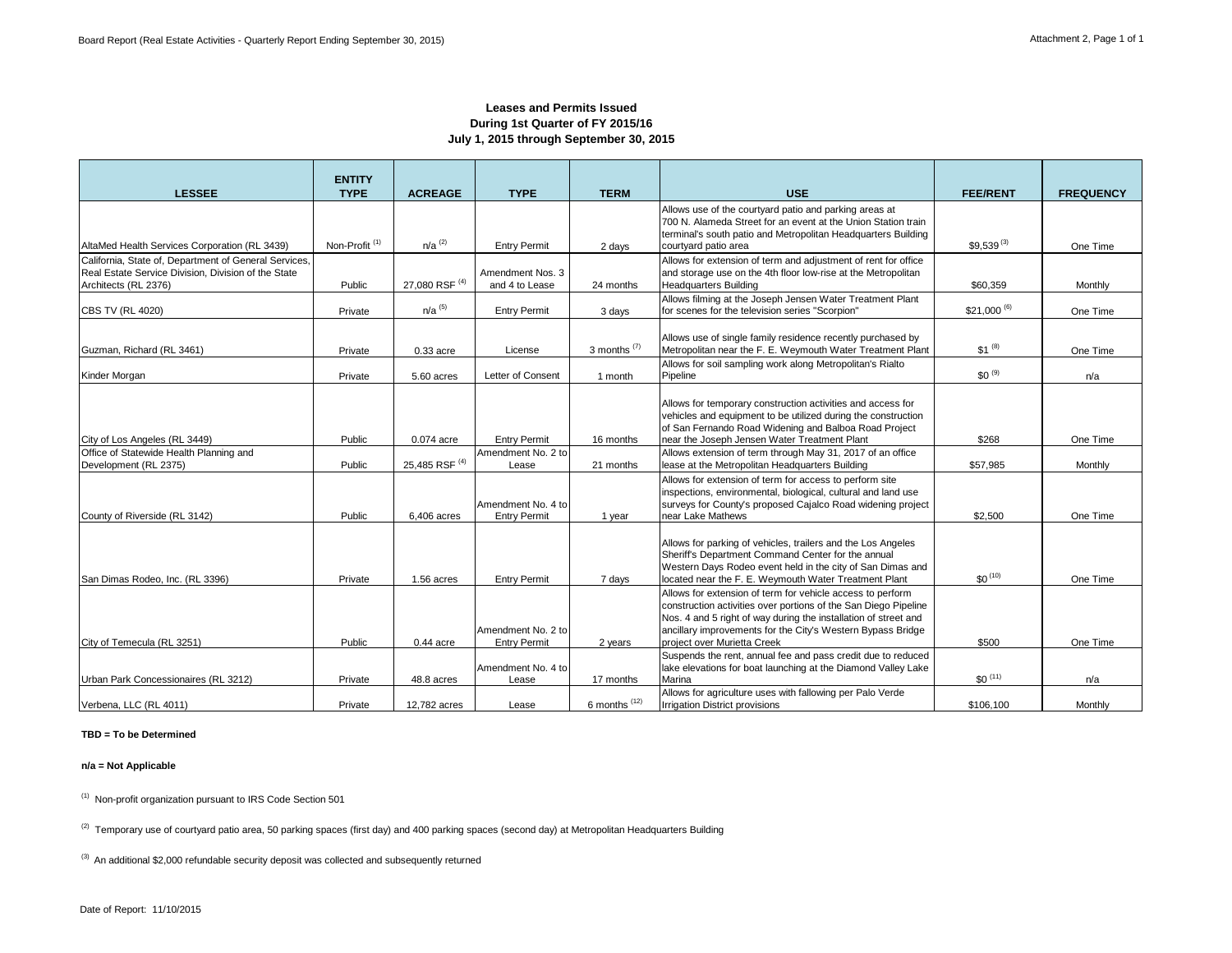## **Leases and Permits Issued During 1st Quarter of FY 2015/16 July 1, 2015 through September 30, 2015**

 $(4)$  RSF = Rentable Square Feet

 Rentable Square Feet (RSF) is the area of a building, floor or suite used as the basis for calculating Base Rent which includes a pro-rata portion of the Building Common Area. Usable Square Feet (USF) is the actual space occupied. Typically, the RSF is larger than USF because of lessee's use of common areas in the building such as lobbies and cafeteria

<sup>(5)</sup> Temporary use of access tunnels, main building lunch room, lobby, restrooms, maintenance hall, rooftop, stairs, loading dock and road

- $(6)$  An additional \$40,000 security deposit was collected and subsequently returned
- $(7)$  Statutory relocation benefits allow previous owner 90 days after close of escrow to find replacement property
- (8) Nominal compensation provides legal consideration for license
- <sup>(9)</sup> Fees waived due to mutual benefit of determining if nearby petroleum leak caused contamination to Metropolitan property
- $(10)$  A one time fee of \$500 was collected in 2014 for five consecutive annual events
- $(11)$  Provides benefit to public during the drought
- $(12)$  Allows for a one-year extension with mutual agreement